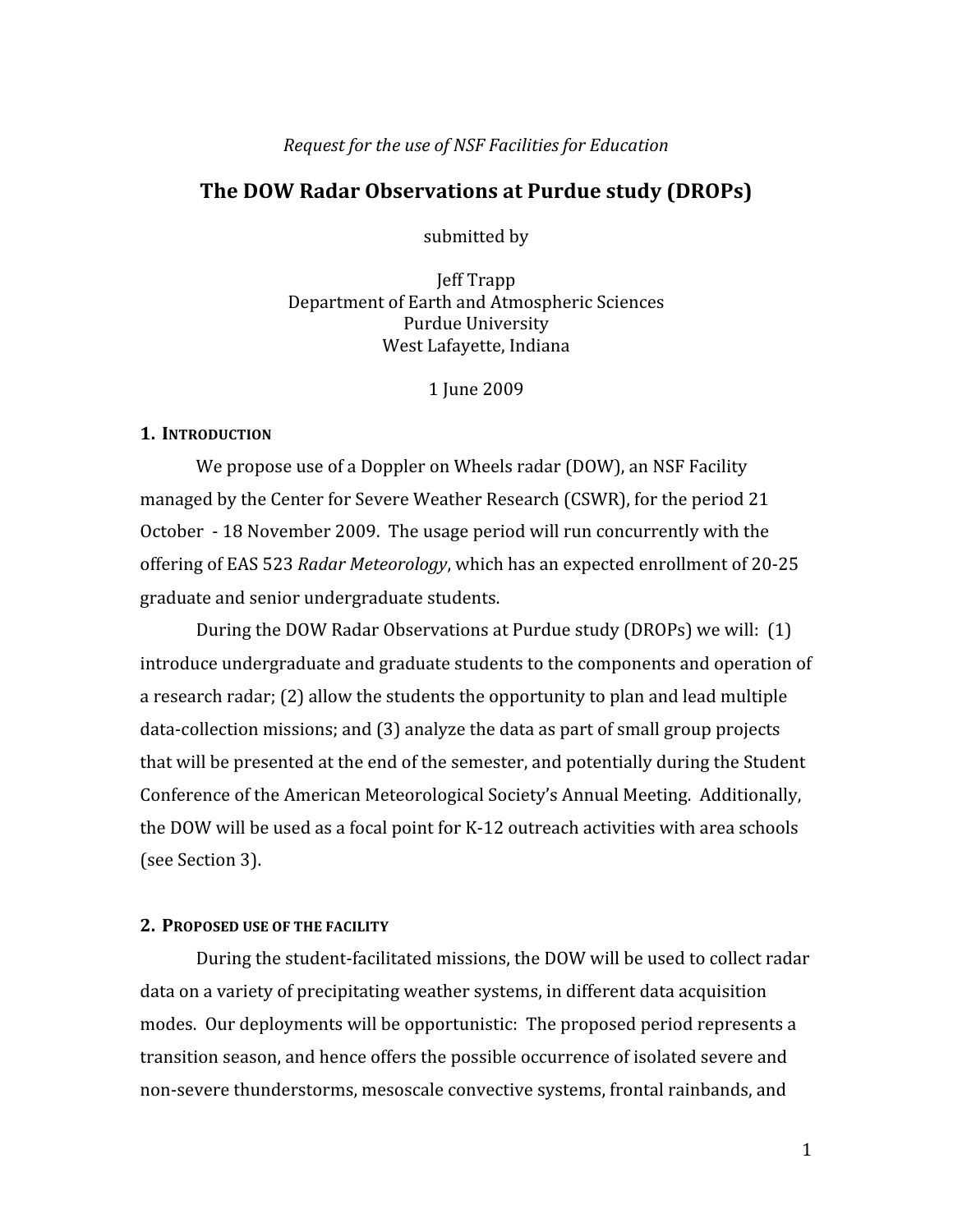even lake-effect snowfall, all within a  $\sim$ 100 km range of Purdue University, in West Lafayette, Indiana.

Sampling in each of these event types will benefit from different sets of radar parameters such as pulse repetition frequency (PRF), antenna rotation rate, volumescale angles, etc. In preparation for DROPs, lab exercises will be devoted to devising radar deployment and sampling strategies, which will also serve to reinforce lecture material.

During DROPS, individual students groups will have the responsibility of forecasting target areas, planning the mission, and deciding upon—and modifying as needed—the sampling strategy. Other student groups will provide nowcasting and other support. Consultation and collaboration with students enrolled in EAS 397 Team Weather Forecasting will be encouraged.

Post-event data analysis will be accomplished using software such as SOLOii. The PI has considerable experience in DOW-data analysis, and all necessary software is currently available and maintained on Purdue computers.

From the perspective of student learning, a particularly exciting aspect of DROPs - and the dedicated use of a research radar - will be the ability to collect data in ways not afforded by operational radars such as the WSR-88D and TDWR. So, for example, RHI scans through stratiform precipitation will be used to help illustrate the existence and structure of bright bands and associated melting layers. Real-time adjustment of the PRF will be used to show the dependence of range and velocity ambiguities on this parameter. Close-range collection, in conjunction with an application of the "filter-paper" technique, will be used during one mission to construct a local Z-R relation.

The PI has spent more than 100 hours operating DOWs, served as the DOW coordinator during the Intermountain Precipitation EXperiment (IPEX)<sup>*i*</sup>, and has even made minor repairs to the radar system. Additionally, Purdue graduate students will be participating in VORTEX2 as part of the DOW crew, and will receive some limited training on DOW operations. Therefore, the level of on-site technical support for DROPs will be much less than in other similar programs, thus allowing for a longer during in DROPs for a comparable budget.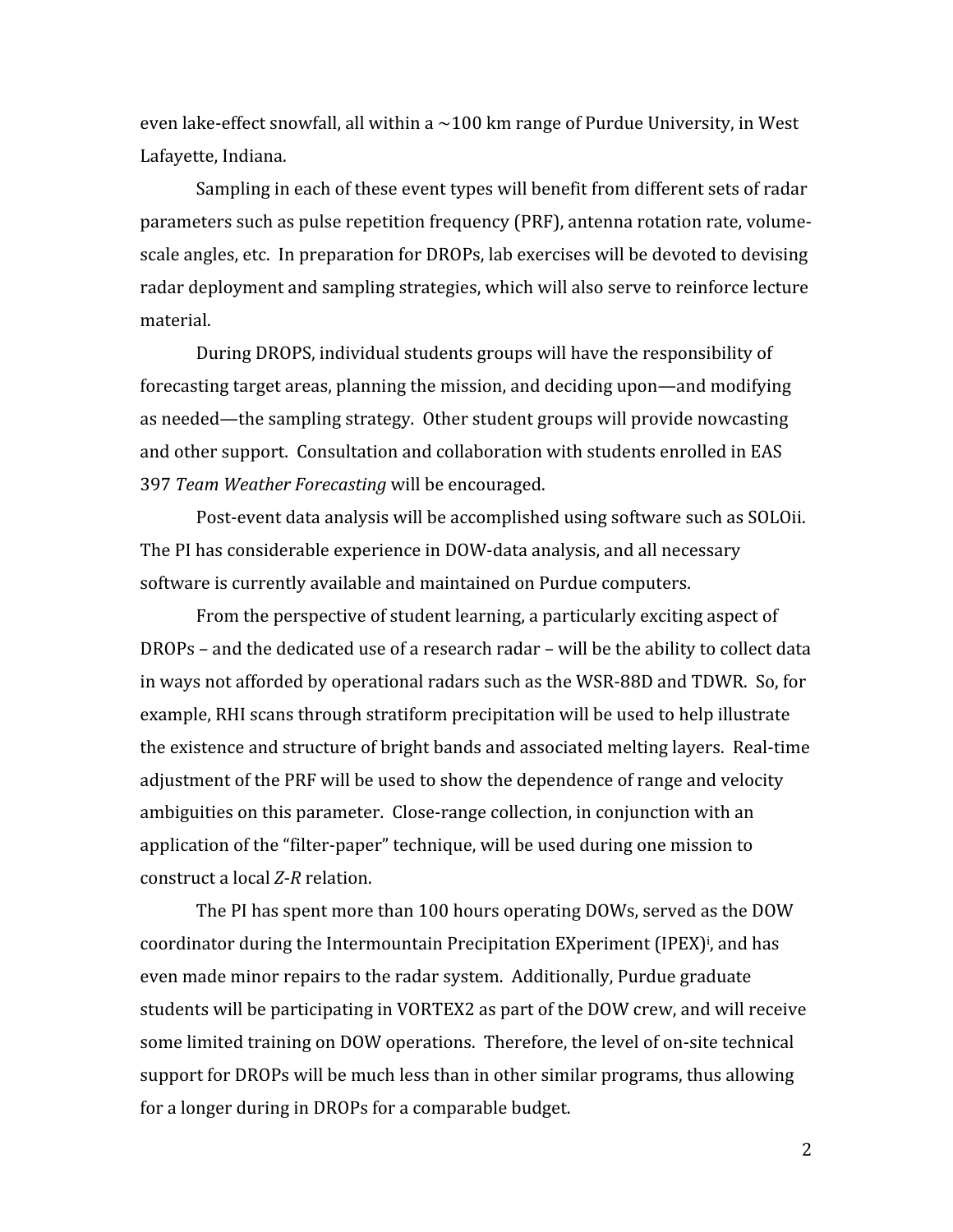### **3. OUTREACH PLAN**

The K-12 outreach will be in two modules. The first will be activities for students. The EAS departmental outreach will use DOW demonstrations by the PI as a focal point for student activities during the 2009-2010 school year. In 2008 the department hosted activities with an excess of 1700 K-12 students through campus visits and classroom visitation. The second module will be carried out by means of teacher kits. The outreach coordinator will develop activities, teach them with students visiting campus, modify them for classroom use, and turn the activities into a Radar Education Kit for classroom teachers. The kits will include activities and equipment necessary to perform the activities. This kit will be added to the Kits for Earth and Atmospheric Sciences (KEAS) program. This program allows K-12 teachers to check out kits for classroom instruction at no cost to the teacher or participating school. In the 2008-2009 school year over 40 in-service and preservice teachers used the kits with an excess of 2000 students. Once the Radar Education Kit is developed, it will available to thousands of educators.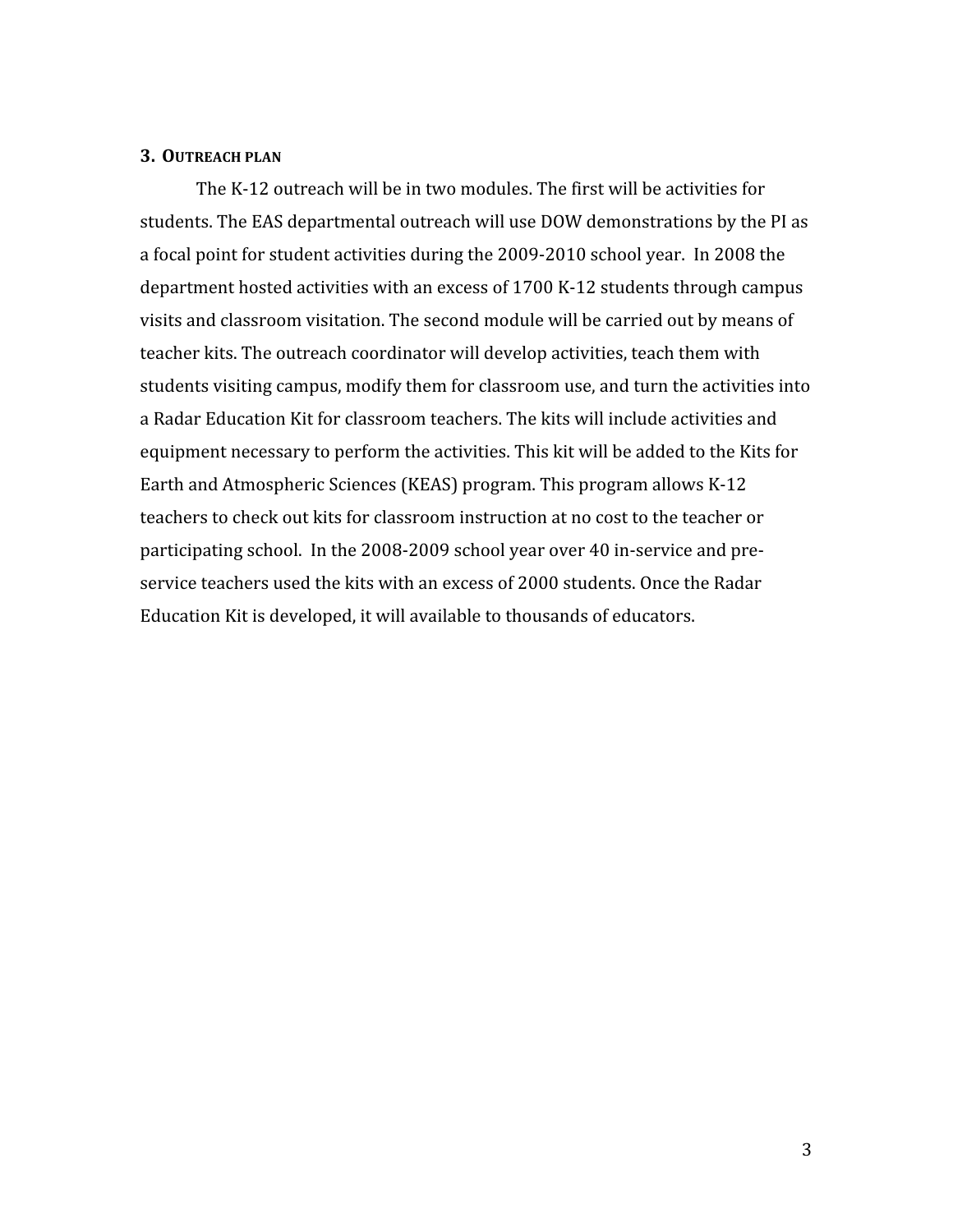# **Appendix I – Facility Request Form for Educational Activities**

## **Part I: General Information**

| <b>Requestor Name</b>                       | Robert J. Trapp                               |
|---------------------------------------------|-----------------------------------------------|
| <b>Institution and Address</b>              | Purdue University, West Lafayette,<br>IN      |
| Phone and Email                             | 765-496-6661; $\frac{1}{2}$ trapp@ purdue.edu |
| Faculty Advisor Name (if student requestor) |                                               |
| <b>Institution and Address</b>              |                                               |

## **Part II: Project Description**

| Project Title                                      | The DOW Radar Observations at<br>Purdue study (DROPs) |
|----------------------------------------------------|-------------------------------------------------------|
| Project Location                                   | West Lafayette, Indiana                               |
| Start and End Dates of Field Deployment            | 21 October - 18 November 2009                         |
| NSF Facilities requested (type and $#$ of systems) | one (1) DOW radar                                     |

### **Part III: Educational Activities Description**

| Number of students involved                                                        | Graduate: 10 Undergraduate: 20                                                                                      |
|------------------------------------------------------------------------------------|---------------------------------------------------------------------------------------------------------------------|
| Desired training activities conducted by Facility<br>Staff incl. time in the field |                                                                                                                     |
| Desired teaching activities conducted by Facility<br>Staff incl. time in the field |                                                                                                                     |
| Additional special requirements that pertain to<br>Facility support                |                                                                                                                     |
| Ancillary/Opportunistic K-12 Outreach Activitiess                                  | DOW demonstrations during K-12<br>student/teacher visits; development of a<br>Radar Education Kit for K-12 teachers |

## **Part IV: Operational Requirements**

| Please specify data access needs (e.g. real time) |  |
|---------------------------------------------------|--|
| Please specify data analysis needs                |  |
| Please specify communications needs               |  |